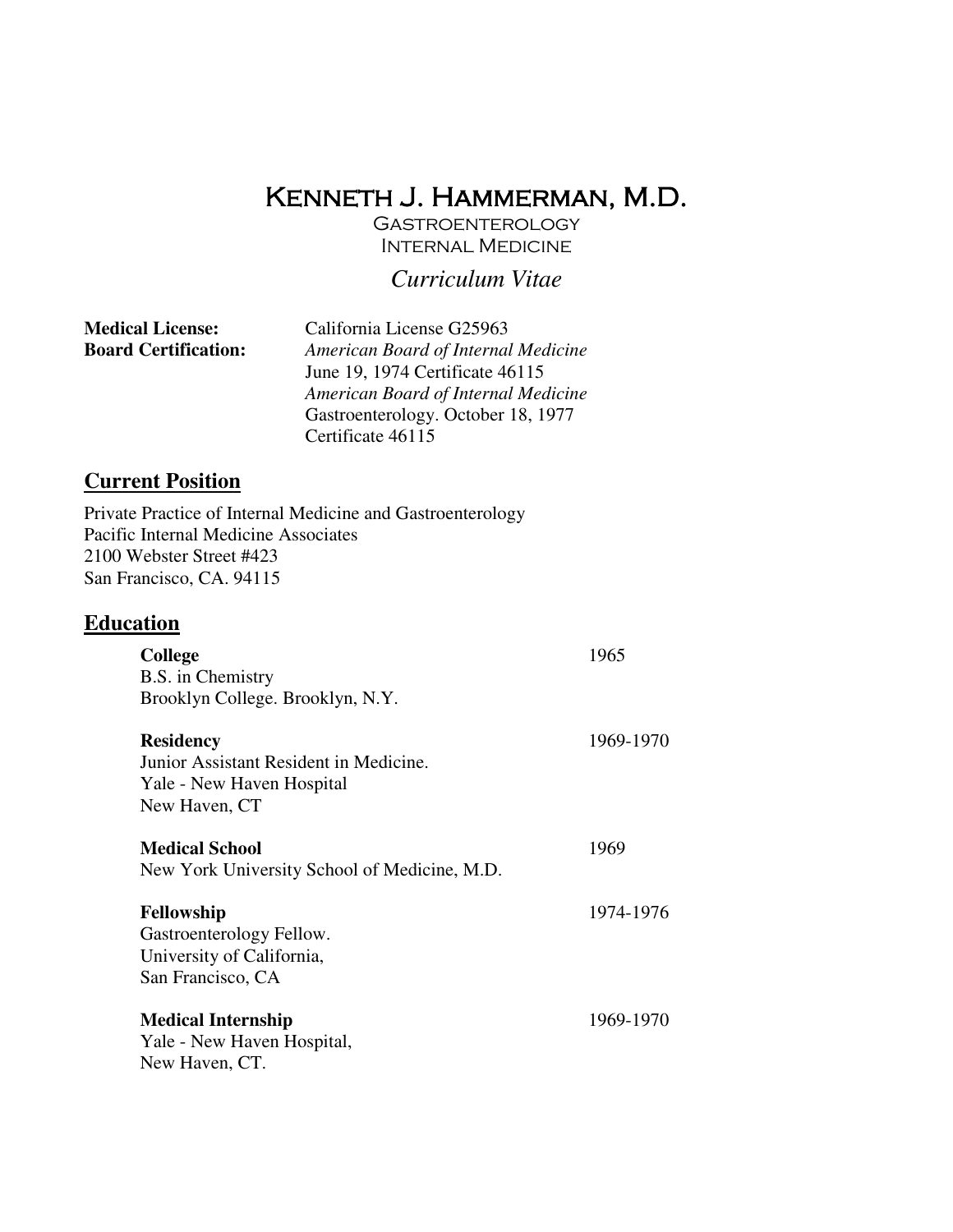## **Military Service**

1971-1973 Lieutenant Commander, United States Public Health Service, Kansas City Laboratories, Ecological Investigations Program, Mycoses Section, Centers for Disease Control, Kansas City, Kansas.

### **Academic Position**

#### 1972-1973

Lecturer in Medicine. University of Missouri Kansas City, MO

1976-1977 Associate Director San Francisco Treatment Center, National Cooperative Gallstone Study. San Francisco, CA

1976-1977 Investigator. University of California, San Francisco Liver Center. San Francisco, CA

1976-1978 Assistant Professor of Medicine. University of California, San Francisco School of Medicine San Francisco, CA

# **Hospital Staff Appointments**

1976-1981 U.S. Public Health Service Hospital. San Francisco, CA Consultant

1976 - Present University of California San Francisco San Francisco, CA Courtesy Staff

1976-1989

Co-Director Gastroenterology Course for Second Year Medical Students, Introduction to Clinical Medicine. University of California, San Francisco San Francisco, CA

#### 1978-1985

Assistant Clinical Professor of Medicine. University of California, San Francisco San Francisco, CA

#### 1985-Present

Associate Clinical Professor of Medicine. University of California, San Francisco. San Francisco, CA

1976 – Present San Francisco General Hospital San Francisco, CA Courtesy Staff

1978 - Present Saint Francis Memorial Hospital San Francisco, CA Active Staff

1978 - Present California Pacific Medical Center San Francisco, CA Active Staff

### **Professional Societies, Honors and Awards**

| $1965$ – Present | Sigma Xi Scientific Honorary Society       |
|------------------|--------------------------------------------|
| $1969$ – Present | Alpha Omega Alpha Medical Honorary Society |
| 1976-1986        | American College of Physicians. Member     |